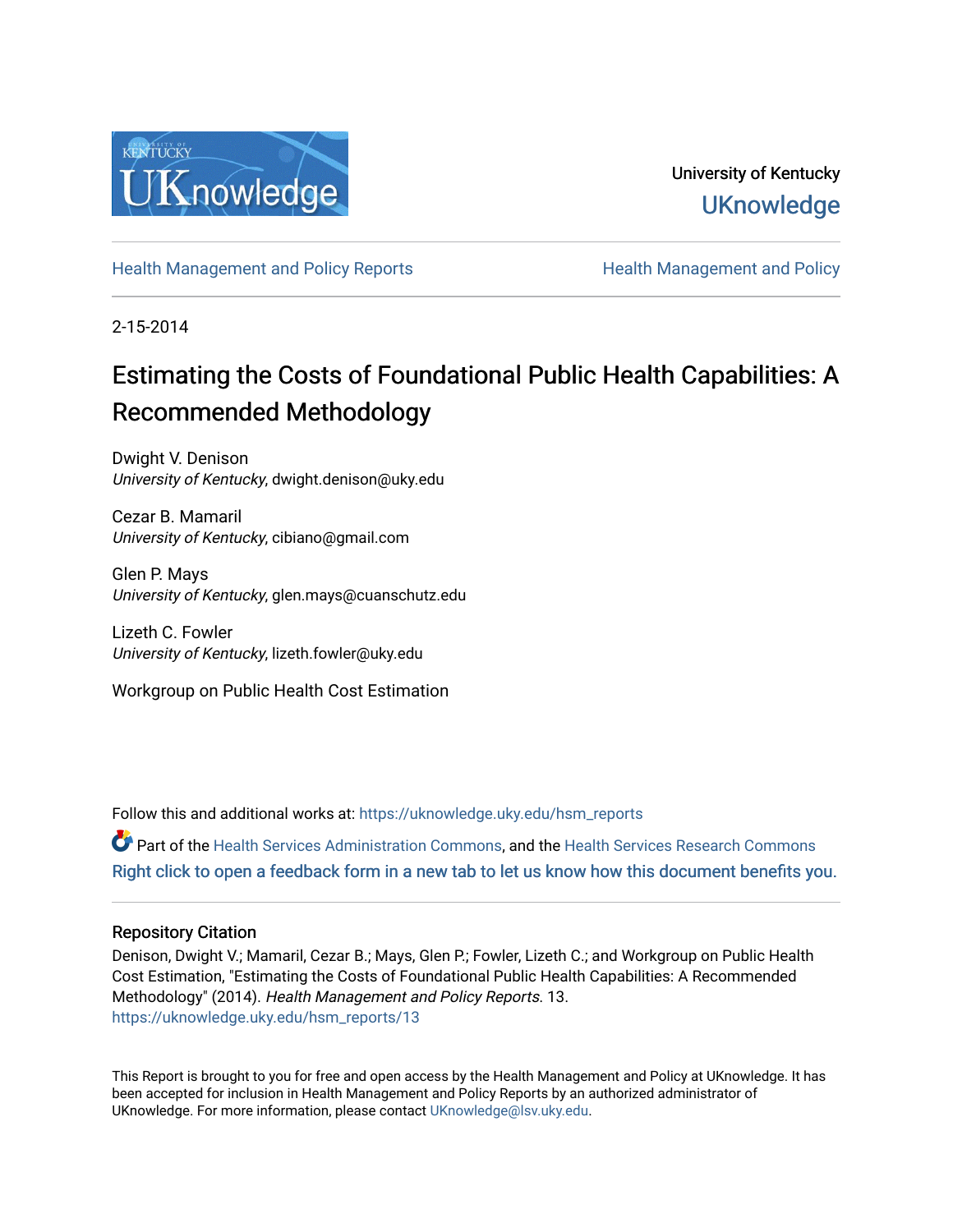(Draft 15 February 2014)

#### **ESTIMATING THE COSTS OF FOUNDATIONAL PUBLIC HEALTH CAPABILITIES:**

#### **A RECOMMENDED METHODOLOGY**

#### **Workgroup on Public Health Cost Estimation**

Prepared for: The National Public Health Leadership Forum The Robert Wood Johnson Foundation

Prepared by: The National Coordinating Center for Public Health Services & Systems Research University of Kentucky



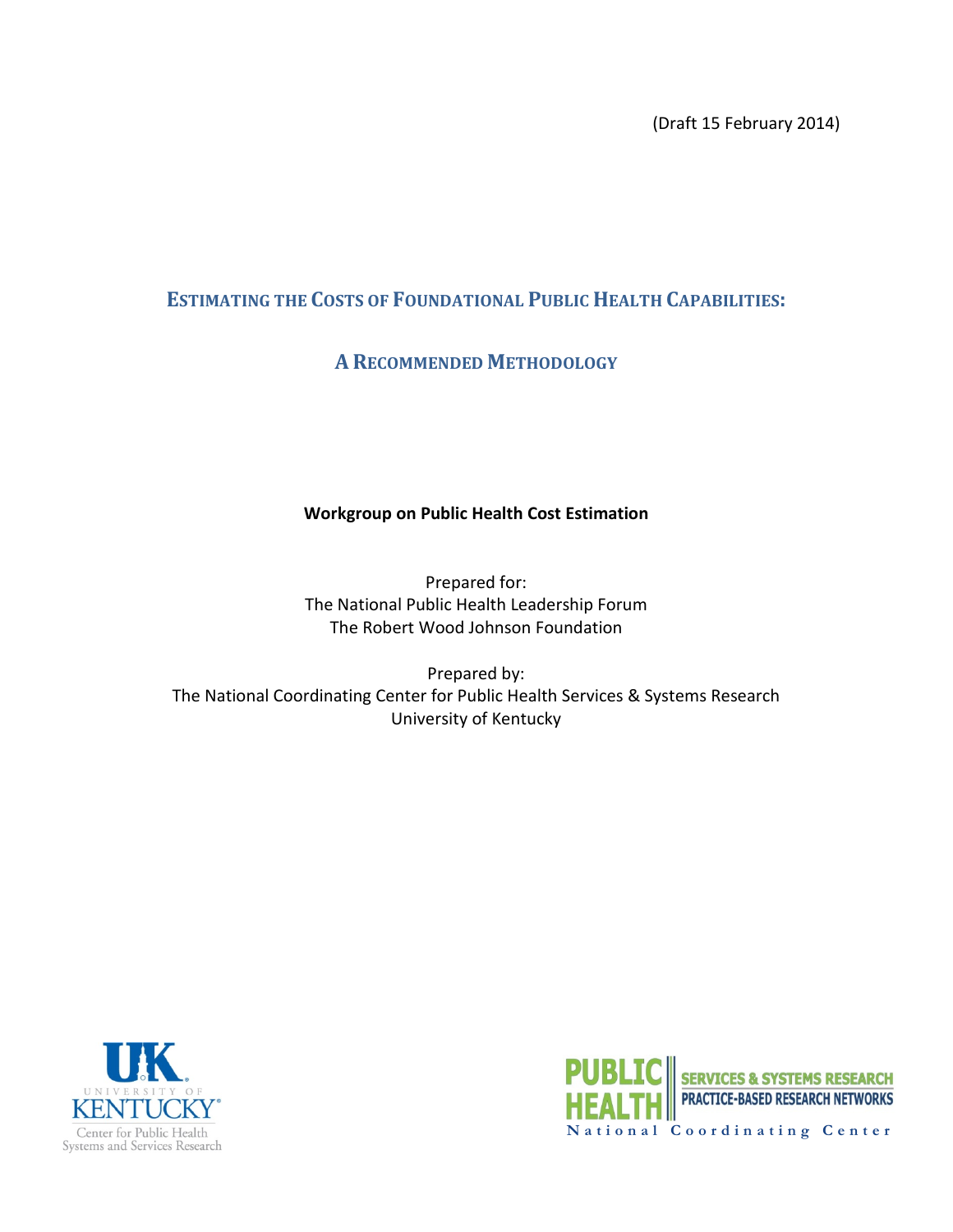#### <span id="page-2-0"></span>**Members of the Workgroup on Public Health Cost Estimation** 2013-14

Terry Allan, MPH Cuyahoga County (OH) Board of Health

Ricardo Basurto-Davila, PhD Los Angeles County (CA) Health Department

Patrick Bernet, PhD Florida Atlantic University

Yu-Wen Chiu, DrPH Louisiana State University

Phaedra Corso, PhD University of Georgia

Dwight V. Denison, PhD University of Kentucky

Laura Dunlap, PhD Research Triangle Institute

Thomas Getzen, PhD Temple University International Health Economics Association Cezar Mamaril, PhD University of Kentucky

Justin Marlowe, PhD University of Washington

Glen Mays, PhD University of Kentucky

Jennifer Tebaldi, MBA State of Washington Department of Health

Herminia Palacio, MD Robert Wood Johnson Foundation

Jeanne S. Ringel, PhD RAND

Rexford Santerre, PhD University of Connecticut

Sergey Sotnikov, PhD U.S. Centers for Disease Control and Prevention

#### **Study Manager:**

Lizeth Fowler, MS, MPA University of Kentucky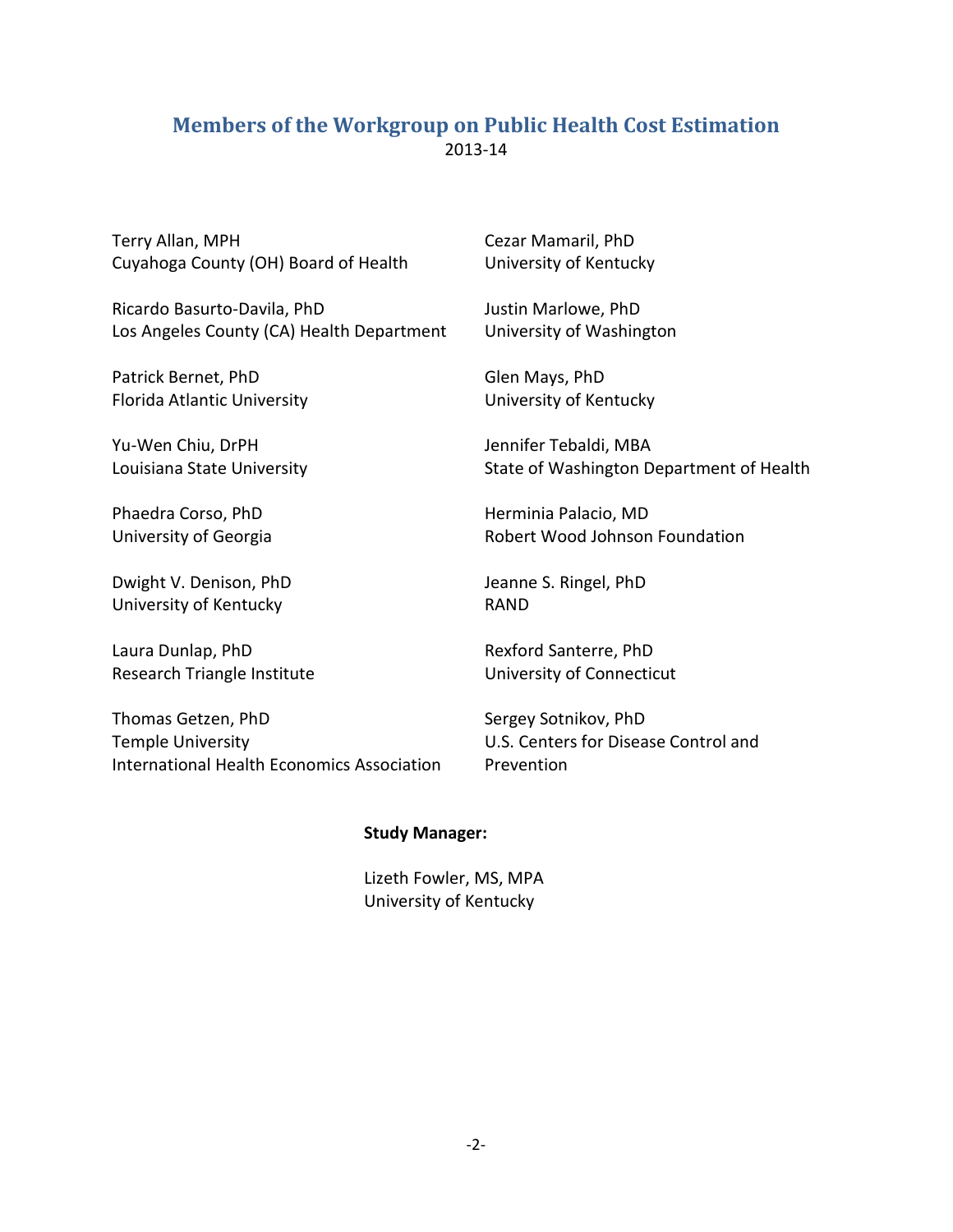# **Table of Contents**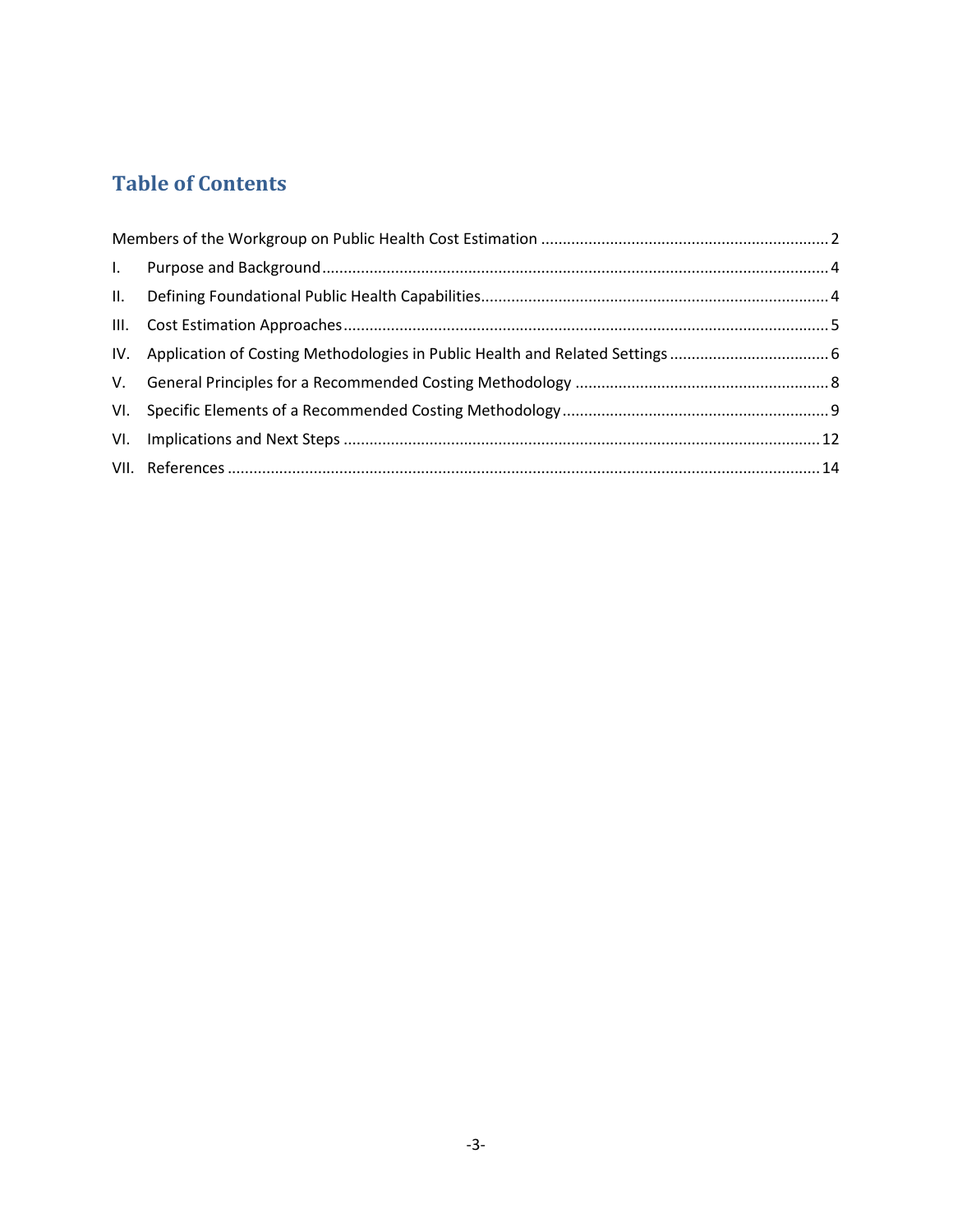#### <span id="page-4-0"></span>**I. Purpose and Background**

The Institute of Medicine's 2012 report on public health financing recommended the convening of expert panels to identify the components and costs of a "minimum package of public health services" that should be available in every U.S. community.  $1$  The report recommended that this minimum package include a core set of public health programs that target specific, highpriority preventable health problems and risks, along with a set of "foundational public health capabilities" that are deemed necessary to support the successful implementation of public health programs and policies. In response to this recommendation, the Robert Wood Johnson Foundation, in collaboration with the US Centers for Disease Control and Prevention and other national professional associations, formed the *Public Health Leadership Forum*, an expert consensus panel process to identify a recommended set of core programs and foundational capabilities for the nation. The Forum's initial charge focused on the specification of foundational public health capabilities. The *Foundational Capabilities Workgroup* was formed as a part of the Forum to identify and define the elements to be included as foundational capabilities for governmental public health agencies at both state and local levels.

The Robert Wood Johnson Foundation asked the National Coordinating Center for Public Health Services and Systems Research based at the University of Kentucky to convene a second expert panel workgroup, the *Workgroup on Public Health Cost Estimation,* to develop a methodology for estimating the resources required to develop and maintain foundational capabilities by governmental public health agencies at both state and local levels. Working in parallel with the Foundational Capabilities Workgroup, this Cost Estimation Workgroup has considered relevant cost-accounting models and cost estimation methodologies, and reviewed related cost estimation studies, in order to make recommendations on an approach for generating firstgeneration estimates of the costs associated with developing and maintaining foundational capabilities.

## <span id="page-4-1"></span>**II. Defining Foundational Public Health Capabilities**

The Public Health Leadership Forum's Foundational Capabilities Workgroup used an expert consensus panel process to identify a set of 11 organizational skills and practices that are deemed essential for governmental public health agencies to carry out in supporting successful health promotion and disease and injury prevention strategies at state and local levels. The Workgroup groups these elements into two broad categories: (1) *foundational capabilities* that represent broad and cross-cutting organizational skills and strategies; and (2) foundational areas that represent organizational skills and strategies that are more narrowly targeted at specific health risks, conditions, and population groups that are priorities for prevention and control initiatives. These 11 domains were based largely on the 11 "foundational public health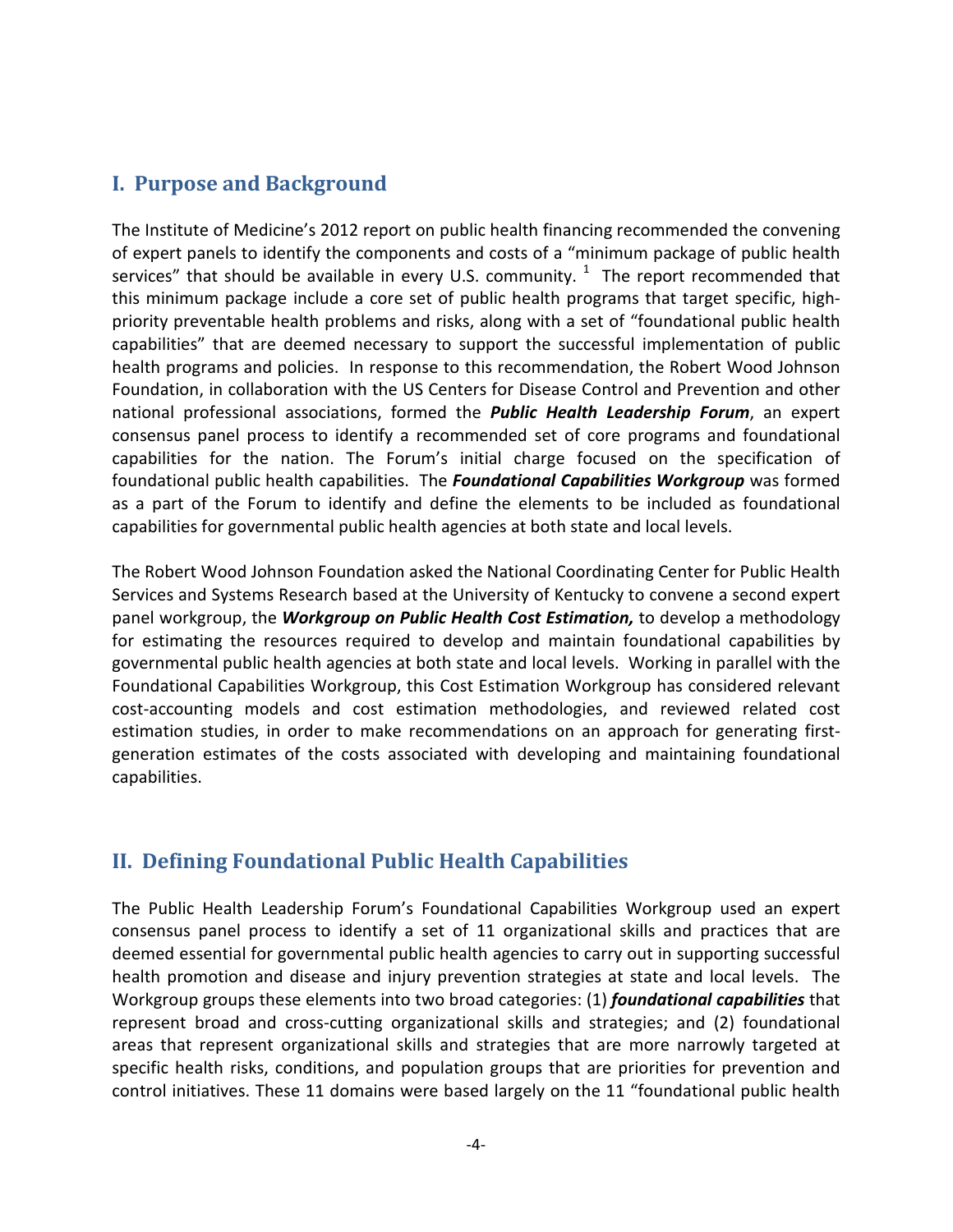services" that the state of Washington's Public Health Improvement Partnership identified as priorities for development within their statewide public health capacity-building initiative[.](#page-14-1)<sup>2</sup>

The Workgroup's six foundational capabilities include:

- Assessment, including surveillance, epidemiology, laboratory capacity, and vital records
- All-hazards preparedness for and response to public health emergencies
- **Communications**
- Policy development and support
- **EXTER** Community engagement and partnership development
- Organizational competencies, including leadership and governance, quality improvement, legal services, health equity, and the management of human, financial, and information resource

And the five foundational areas include:

- **Communicable disease control**
- **E** Chronic disease and injury prevention
- **Environmental public health**
- **Maternal, child and family health**
- Access and linkage to personal health services

Collectively, these 11 capability domains are the object of the cost estimation methodology recommendations summarized below.

## <span id="page-5-0"></span>**III. Cost Estimation Approaches**

Three basic methodological approaches are available to estimate the costs of foundational public health capabilities. First, a *retrospective approach* to cost estimation can be used when existing data and information are available regarding the resources consumed during the development and implementation of the relevant tasks and activities. Retrospective estimation may use either *micro-costing* methods that involve combining data on each of the individual inputs consumed by the component activities, or *gross costing* methods that use aggregate data to estimate the average costs of the activities as a whole.  $^3$  $^3$  Existing data from accounting and billing records, inventory records, financial reporting systems, surveillance systems, or similar sources are required to support a retrospective approach to cost estimation. These methods are often among the least resource-intensive approaches to cost estimation because of their ability to rely on existing data, but the accuracy and reliability of the methods can vary widely depending on the quality of the underlying data sources.

Second, a *concurrent approach* to cost estimation can be used when it is possible to collect data during the process of implementing the tasks and activities of interest. Methods such as direct-observation, activity diaries, time logs, and random-moment time surveys are commonly used with the personnel responsible for implementing the tasks and activities under this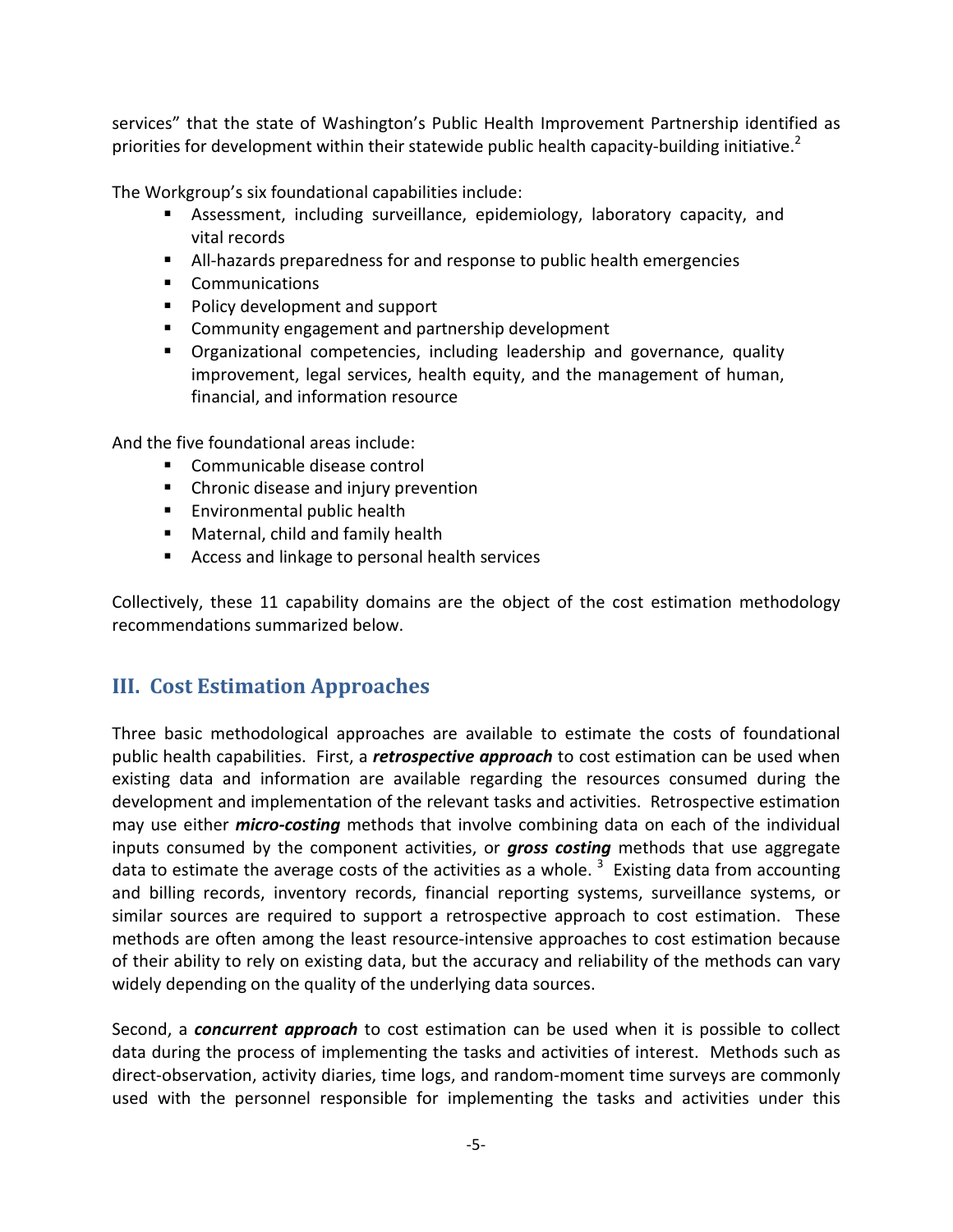approach. When applied appropriately, these methods often yield the most accurate cost estimates, but they are also among the most time-intensive and resource-intensive approaches to use.  $456$  $456$  $456$ 

Third, a *prospective approach* to cost estimation can be used when it is not possible to measure past or contemporaneous resource consumption associated with the tasks and activities of interest. This approach involves eliciting expectations about resource use from stakeholders who are knowledgeable about the implementation of relevant tasks and activities (production processes). This approach typically involves presenting stakeholders with detailed descriptions of the tasks and activities to be accomplished (scenarios), and then eliciting expectations of the resources required using surveys and/or group-process methods such as Delphi expert panel processes.<sup>[7](#page-14-6)</sup> Like other economic evaluation methods that rely on reports of hypothetical behavior rather than observations of actual behavior, this method is vulnerable to measurement error and bias, particularly when respondents face real or perceived incentives for distorting their estimates. Moreover, research indicates that people tend to be heavily influenced by their current status and past experiences when reporting expected values under hypothetical scenarios. <sup>[8](#page-14-7)[9](#page-14-8)</sup>

#### <span id="page-6-0"></span>**IV. Application of Costing Methodologies in Public Health and Related Settings**

All three cost estimation approaches have been used productively in public health and closely related programmatic areas. Retrospective micro-costing studies have been conducted for a wide range of specific public health programs, including many of the federally-funded programs administered by CDC and HRSA. $4^{10}$  $4^{10}$  $4^{10}$  [11](#page-14-10) [12](#page-14-11) Non-programmatic costing studies that focus on larger domains of public health activity, or on cross-cutting organizational capabilities and infrastructure, are less common.  $^{13}$  $^{13}$  $^{13}$   $^{14}$  $^{14}$  $^{14}$   $^{15}$  $^{15}$  $^{15}$  As one recent example, a study completed recently by Patrick Bernet and Ohio's public health practice-based research network used a retrospective, gross-costing approach to estimate local governmental spending for a minimum package of public health services as defined by the Ohio Governor's Office of Health Transformation. <sup>[16](#page-15-0)</sup> This study relied primarily on an existing data source containing annual financial reports on revenues and expenditures submitted by Ohio's local health departments. The study used regression-based modeling to produce estimates of how local public health agency spending on a core package of services and activities vary with agency institutional characteristics and with population socio-demographic characteristics.

Another instructive example is the *Substance Abuse Services Cost Analysis Program (SASCAP)* developed by Research Triangle Institute for the U.S. Substance Abuse and Mental Health Services Agency (SAMHSA). <sup>[17](#page-15-1)</sup> SASCAP uses a retrospective micro-costing approach that relies primarily on detailed questionnaires administered to program directors who are familiar with the day-to-day operations of substance abuse treatment programs. The questionnaires ask these managers to report data on resource use incurred over the previous fiscal year, along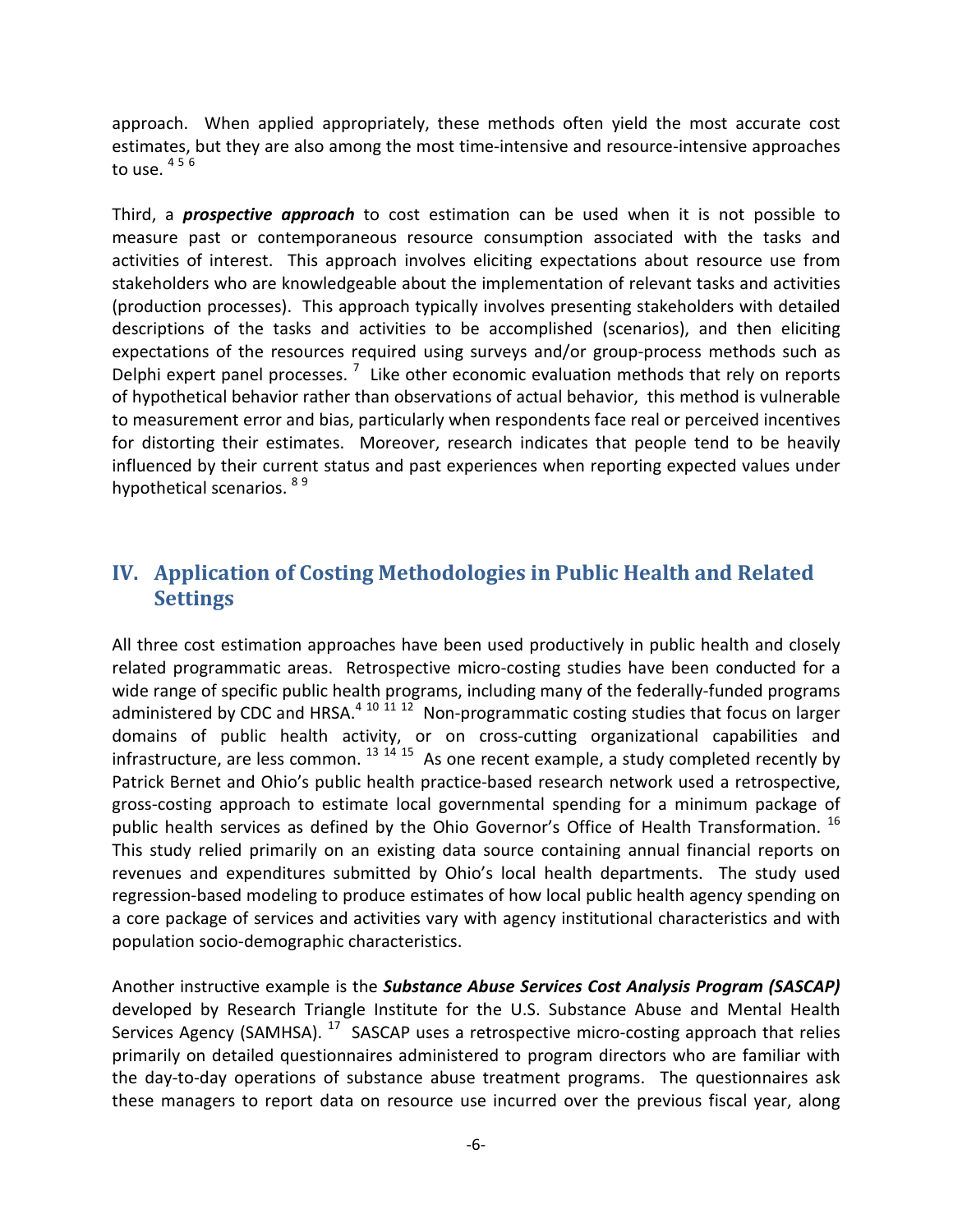with estimates of how labor costs (staff time) were allocated across key program tasks and activities during the previous month. The resulting data have been used to support an array of economic evaluation studies.

Examples of concurrent approaches to cost estimation are much less prevalent in public health settings, with the notable exception of Medicaid-financed program administration activities carried out by public health agencies. Federal Medicaid regulations require states to conduct cost studies using approved methodologies in order to receive federal reimbursement for administrative activities that are not classified as direct services to enrolled program recipients. In many states, state and local public health agencies carry out some of these administrative activities, such as outreach and enrollment activities, eligibility determination, case planning and management, and referrals to community programs. In these states, state and local public health agencies participate in periodic time studies — typically *random moment time studies* using telephone and/or web-based data collection  $-$  to estimate the reimbursable costs associated with these activities. Beyond these Medicaid examples, the Ohio public health PBRN has a current study underway that uses direct-observation methods to estimate costs associated with environmental public health protection activities. These methods involve trained observers that accompany environmental inspectors during parts of their work day, recording structured information on activities, time, and materials used.

Prospective approaches to cost estimation have been used widely in medical care costing studies for several decades, and more recently have begun to be tested in public health settings. <sup>[6](#page-14-5)</sup> The most prominent example in the health services research literature is the Harvard Medical Practice Study funded by the U.S. Department of Health and Human Services in the mid-1980s to serve as the empirical basis of a new Medicare physician payment system that is now known as the *Resource Based Relative Value Scale (RBRVS)*. [18](#page-15-2) A prospective method was chosen for this study because Medicare's existing administrative data captured physician charges and payments rather than true costs, and because direct observations of physician resource use are distorted by differences in patient case mix, severity, and complexity across physicians. This study developed detailed descriptions of 600 clinical services commonly delivered by physicians to Medicare beneficiaries (including descriptions of a "standardized" patient for whom each service was indicated), and used telephone and/or mail surveys of national samples of physicians to elicit expectations of the resources required to perform each service for each standardized patient, including time, effort, and practice expenses. Because this method of eliciting expected costs of individual services fails to capture possible synergies and complementarities across groups of related services (such as resources that could be jointly used by multiple services), this study also used an expert panel Delphi process to adjust surveybased resource estimates to account for these possible efficiencies.

More recently, the state of Washington's legislatively-commissioned Public Health Improvement Partnership (PHIP) used a prospective approach to estimate the cost requirements for a set of foundational public health services to be delivered by state and local governmental public health agencies.  $^2$  $^2$  The choice of a prospective method in this case was driven primarily by the study's intent to estimate costs for activities that many public health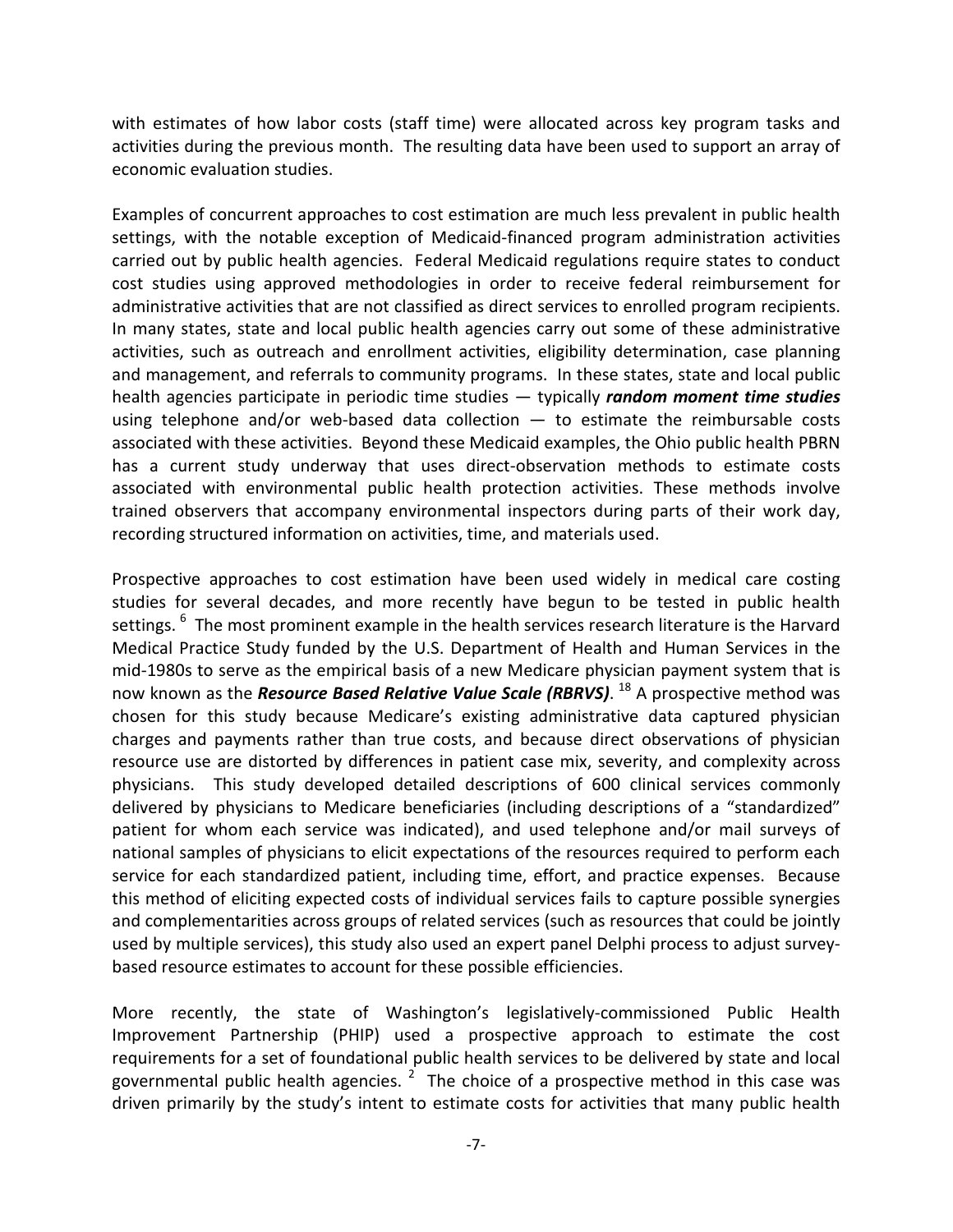agencies may not be currently performing in full. The study collected data from the state health agency and a purposive selection of 9 of the state's 35 local public health agencies using a standardized data collection form that elicited information on expected resource requirements for each of 6 program areas and 6 cross-cutting capabilities. The form was designed to capture data on expected staffing levels, salary and benefit costs, supply and equipment costs, and indirect costs for each of the 12 program/capability areas. Assumptions about fixed and variable costs and scaling parameters were developed based on interviews with state and local public health personnel and used to extrapolate from the sample data to produce statewide cost estimates.

## <span id="page-8-0"></span>**V. General Principles for a Recommended Costing Methodology**

A review of the capability definitions developed by the Foundational Capabilities Workgroup suggests several general principles for the costing methodology to be employed:

- 1. A prospective costing approach is necessary due to the primary goal of estimating the resources required to achieve *desired levels of capability* rather than currently existing levels of capability among governmental public health agencies.
- 2. The relatively broad and diffuse nature of the capability definitions suggests the need for a *sampling approach* to costing that can account for variability in how state and local public health stakeholders interpret the capabilities and in how they form expectations about resource requirements.
- 3. Because the capability definitions do not include *a priori* assumptions about the expected division of effort between state and local agencies, it will be desirable to develop empirical estimates of this division as part of the costing methodology. This will require a sampling strategy that is broadly representative of the intergovernmental relationships and administrative structures found between U.S. state and local public health agencies.
- 4. Because the capability definitions do not include *a priori* assumptions about how capability levels and resources should vary with the size of a public health agency jurisdiction and the scale of its operations, it will be desirable to develop empirical estimates of these scaling parameters as part of the costing methodology. This will require a sampling strategy that includes public health agencies of different sizes that are broadly representative of the scales of operation found within U.S. public health settings.
- 5. Recognizing the inherent trade-off between estimation precision and estimation cost, we recommend pursuing an initial estimation strategy designed to produce estimates relatively quickly and at relatively low cost. The sampling strategy to be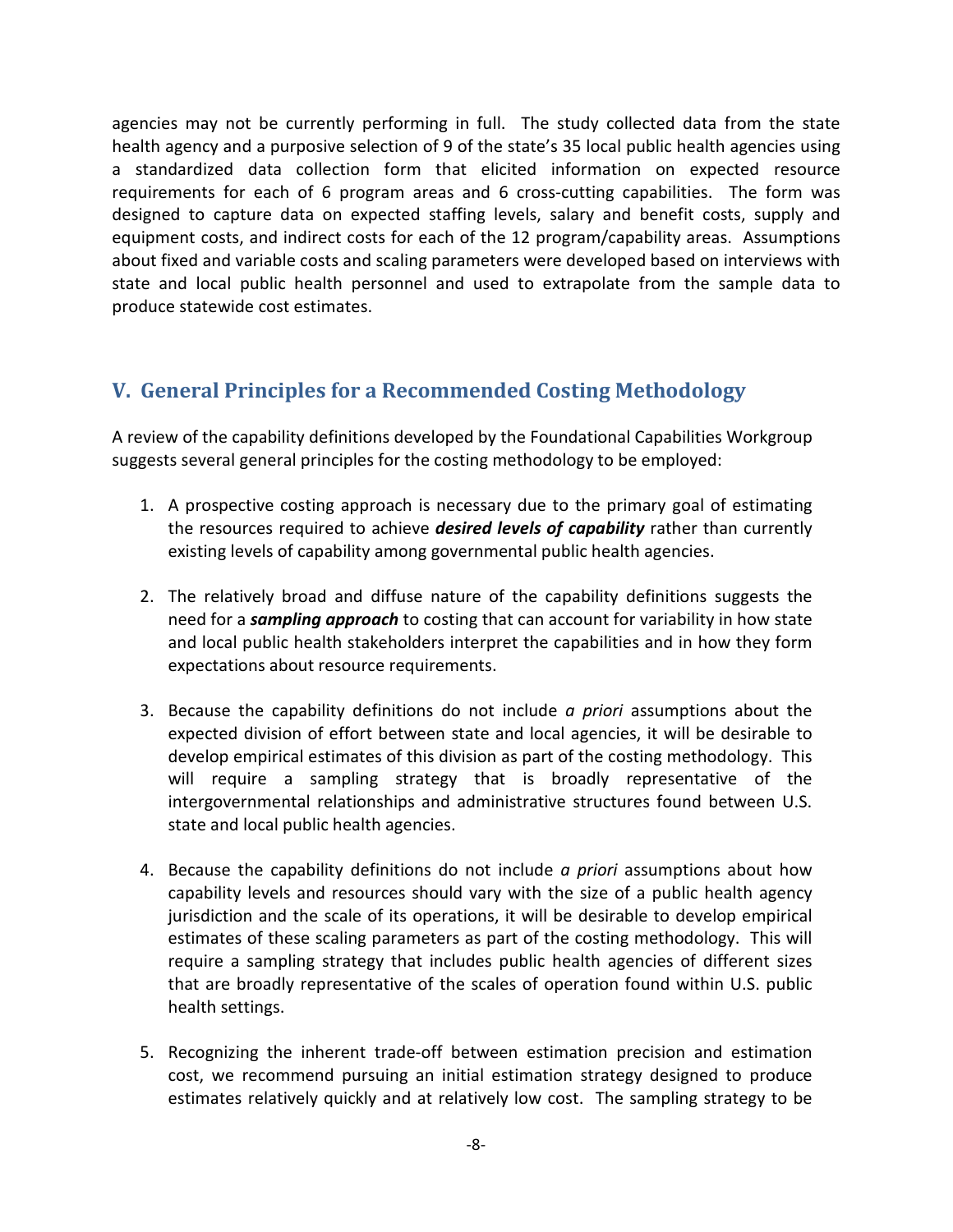used should allow the study to broadly characterize variability in costs across settings, but a high level of precision and statistical power is not required for this study. This approach is consistent with the field's very early stage of development in defining capabilities and testing cost estimation methods, which will likely undergo iterative refinement and improvement over time.

#### <span id="page-9-0"></span>**VI. Specific Elements of a Recommended Costing Methodology**

**Approach:** We recommend using a prospective costing approach that will estimate resources required to achieve desired levels of capability as specified in the Foundational Capabilities Workgroup's definitions. Because the capabilities of interest are newly defined and may not fully exist in all practice settings currently, we recommend a micro-costing approach that will collect detailed measures of both the quantity of resources consumed and the prices of these resources for each capability defined by the Workgroup.

**Perspective:** Costs should be estimated from the perspective of state and local government for consistency with the perspective that the Foundational Capabilities Workgroup employed in defining capabilities.

**Time horizon:** We recommend estimating costs for a one-year time horizon that is consistent with the budget cycles used by most state and local governments. The acquisition costs for resources that have useful lifespans exceeding one year should be amortized over this lifespan, factoring in depreciation costs, in order to derive annualized cost estimates.

**Sampling design:** A stratified national sample of state and local public health agencies is recommended in order to support empirical estimates of cost variation across different types of state-local intergovernmental structures and across different scales of agency operation.

*Stratification:* Two levels of stratification are recommended. The first level of stratification reflects intergovernmental structure and includes three categories based on the empirical typology of DeFriese et al. as updated by Meit et al.: <sup>[19](#page-15-3) [20](#page-15-4)</sup> (1) centralized or largely-centralized structures in which local public health agencies operate primarily as administrative units of the state health agency; (2) decentralized or largely-decentralized structures in which local public health agencies operate primarily as administrative units of local government and are administratively independent from the state health agency; and (3) shared structures in which local public health agencies operate under administrative mechanisms controlled by both state and local governments.

The second level of stratification reflects the scale of operation of local public health agencies, which is commonly measured by the size of the population that resides within the geopolitical jurisdiction served by the agency. The variability in this scale parameter is notoriously high, with more than 60% of the nation's 2800 local public health agencies serving jurisdictions of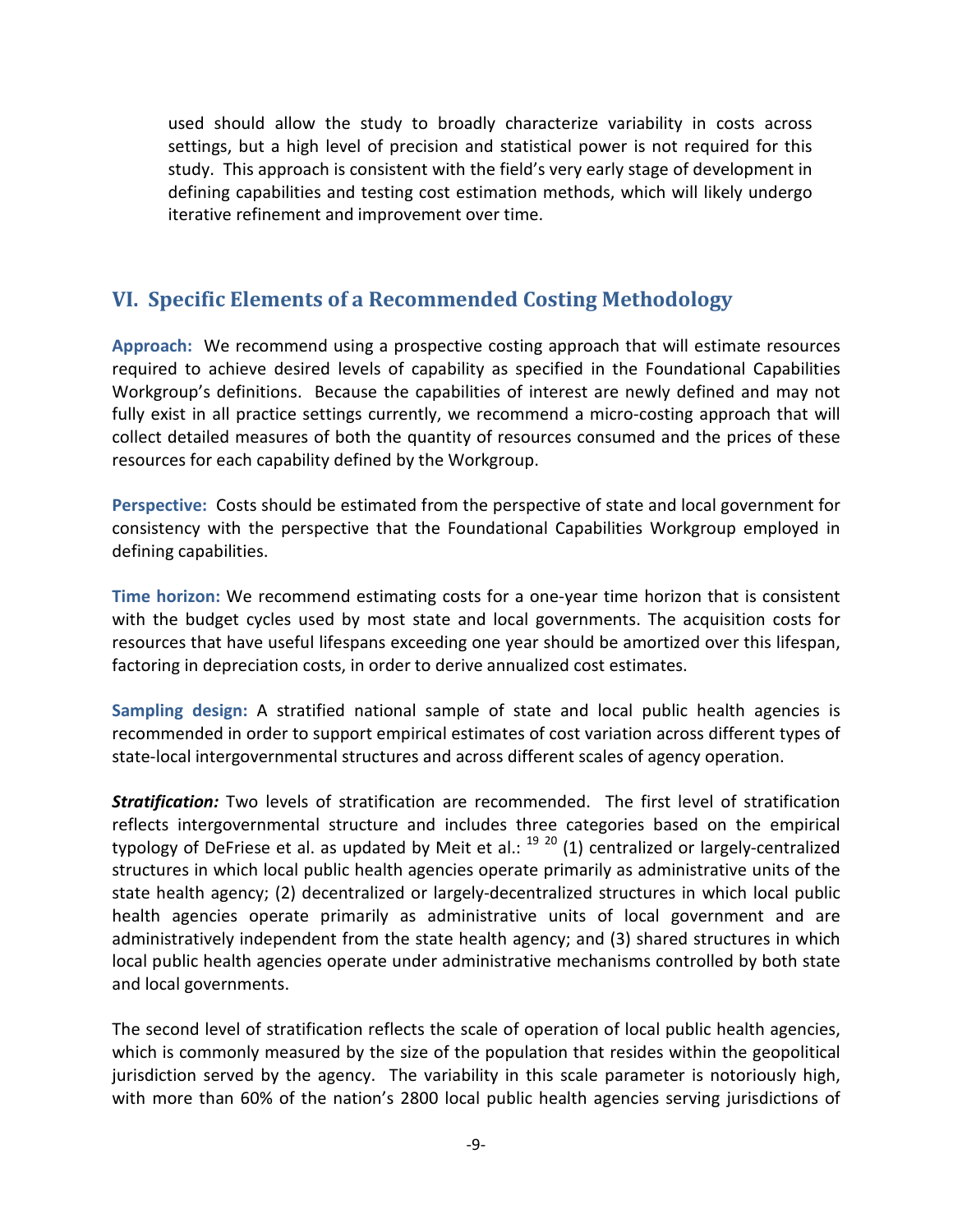less than 50,000 residents (about 10% of the U.S. population), and about 5% of these agencies serving jurisdictions of more than 500,000 residents (about 50% of the U.S. population).  $^{21}$  To achieve balance among the competing priorities of measurement precision, data collection cost and respondent burden, we recommend sampling stratification based on three categories of agency scale: (1) agencies serving populations of less than 50,000 residents; (2) agencies serving populations of between 50,000 and 300,000 residents; and (3) agencies serving populations of more than 300,000 residents. Sampling across these three strata will allow for estimates of cost variability based not only on scale, but also on closely related characteristics such as ruralurban designation and population density.

*Sample Size:* We recommend sampling with replacement for non-response so as to yield a minimum of 12 state-local agency dyads for each of the 9 cells that result from the two-level stratification design, requiring a total sample size of 108 dyads (Table 1). This modest sample size (and the implicit sampling rates) will not provide a high degree of precision in the cost estimates, but it will be minimally adequate for characterizing cost variability across public health settings with different intergovernmental structures and scales of operation.

|                | Centralized | Decentralized<br>Shared |          | Total     |  |  |
|----------------|-------------|-------------------------|----------|-----------|--|--|
| $<$ 50 $k$     | 12 dyads    | 12 dyads                | 12 dyads | 36 dyads  |  |  |
| 50k-299k       | 12 dyads    | 12 dyads                | 12 dyads | 36 dyads  |  |  |
| $\geq$ 300 $k$ | 12 dyads    | 12 dyads                | 12 dyads | 36 dyads  |  |  |
| Total          | 36 dyads    | 36 dyads                | 36 dyads | 108 dyads |  |  |

|  |  |  |  |  |  |  | <b>Table 1: Stratified Sampling Design Proposed for Cost Estimation</b> |
|--|--|--|--|--|--|--|-------------------------------------------------------------------------|
|--|--|--|--|--|--|--|-------------------------------------------------------------------------|

*Two-Stage Complex Sampling:* In order to minimize respondent burden at the state level, we recommend a two-stage sampling methodology that involves: (1) randomly sampling two states from each of the three intergovernmental structure strata for a total of 6 states; followed by (2) randomly sampling 4 local agencies from each of the three scaling strata within each of the 6 states. This design will require data collection from a total of 6 state health agencies and a total of 108 local agencies, yielding 108 state-local dyads clustered within 6 states.

**Agency Recruitment**: We recommend working directly with the Association of State and Territorial Health Officials (ASTHO) to recruit the 6 sampled state health agencies into study participation. Incentives for participation will include customized, comparative state-specific cost reports that can be used for strategic planning, policy development, financial management and benchmarking. Once the 6 participating state health agencies have been confirmed, we recommend working in conjunction with the state health agencies and the National Association of County and City Health Officials (NACCHO) to recruit the 12 sampled local agencies from each state. Local participation incentives should include customized comparative cost reports at the local level.

**Data collection method:** We recommend collecting measures of resource use and cost using a web-based survey instrument. The instrument should be organized around each of the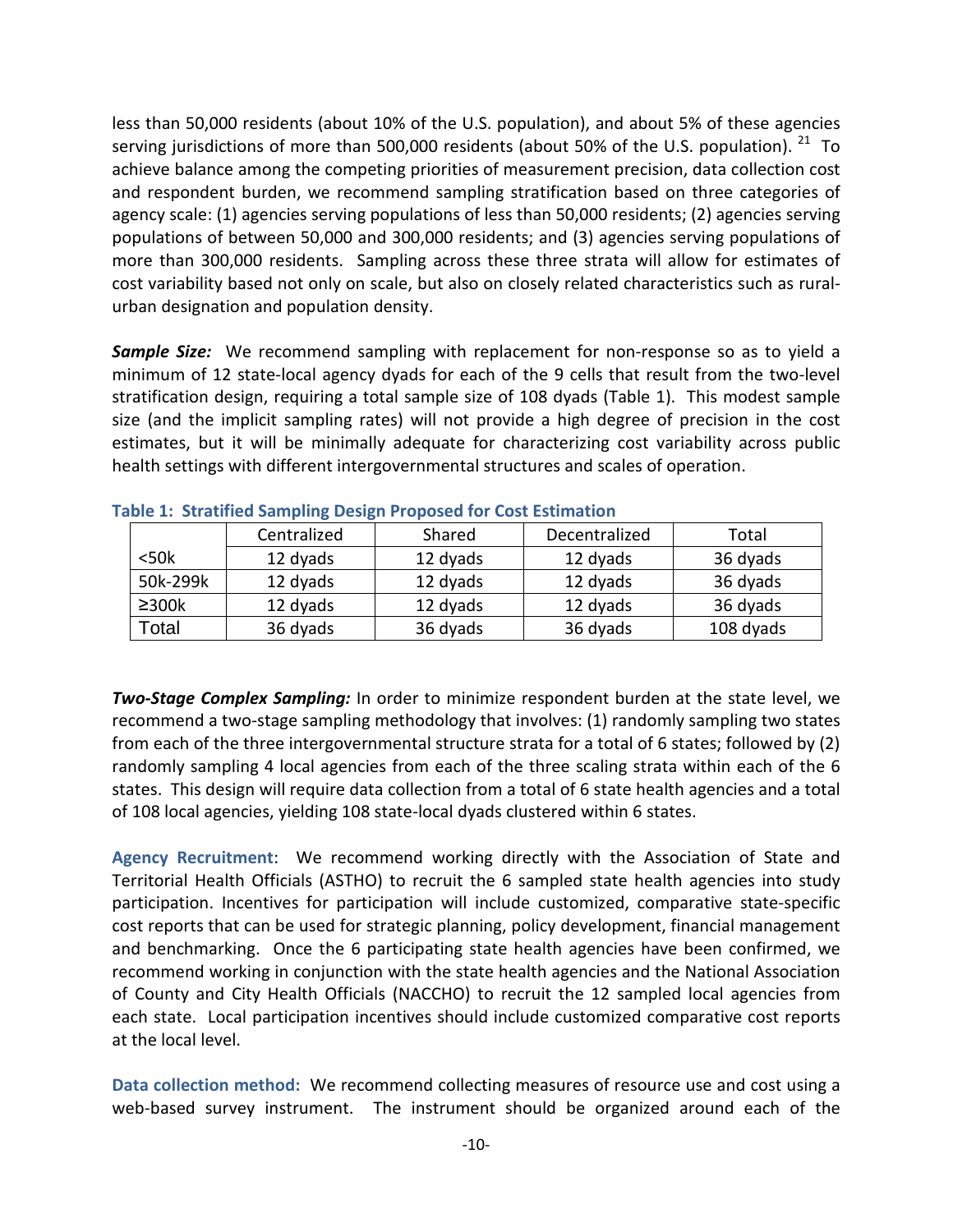capability domains defined by the Foundational Capabilities Workgroup (currently there are a total of 11 domains including 6 "capabilities" and 5 programmatic "areas"). The instrument should contain a standardized description of each capability domain, followed by a series of questions that elicit the respondent's expected values of quantity and price for each type of resource required to implement the tasks and activities in the domain.

**Respondent selection:** Similar to the SASCAP instrument<sup>[17](#page-15-1)</sup> and the instrument used in the Washington cost study,<sup>2</sup> the instrument developed for this study should be designed for completion by the public health agency director or other senior program administrator within the agency, with assistance and input from other staff members knowledgeable about resource use and costs within the agency. The data collection process should allow and encourage respondents to seek specialized staff input for each of the 11 capability domains.

**Measures:** For each capability domain, the instrument should include questions that elicit the following types of measures: (1) expected quantities of employed, contracted and volunteer labor by occupational category; (2) expected labor prices for salary and benefits by occupational category; (3) expected supply and equipment costs; (4) expected contracted services costs; and (5) expected building, facilities, depreciation and other indirect administrative costs. All quantity and cost measures should reference a one-year time period anchored to the agency's current fiscal year.

Respondents should be instructed to answer questions about expected resource requirements under the assumption that the current division of effort between state and local public health agencies is maintained. Each capability domain should include a question that asks each respondent to estimate the current state-local division of effort for that domain (e.g. "Thinking about the total amount of state and local resources that currently support this capability in your agency's jurisdiction, what proportion is contributed by your agency?").

Following the detailed set of resource measure questions for each capability domain, we recommend including a separate set of questions that ask respondents to consider their agency's total expected staff time and allocate this time across the 11 capability domains. These questions should be modeled after the SASCAP's time allocation module, prompting respondents to conceptualize a typical 7-day work week.<sup>17</sup> These questions will serve as a cross-check to the domain-specific resource questions, allowing the study to avoid doublecounting of staff time across domains and to account for staffing synergies and complementarities across domains.

**Norming and Anchoring:** To reduce measurement biases and inaccuracies due to the subjective nature of eliciting prospective cost and resource use estimates from respondents via survey, the instrument should include an anchoring vignette that describes a standardized public health activity to be performed by a standardized public health agency, and then elicits each respondent's expectation about the resources required for the agency to perform the activity. This anchoring vignette methodology will allow the study to adjust for systematic differences across respondents in their optimism or pessimism about resource requirements.<sup>22</sup>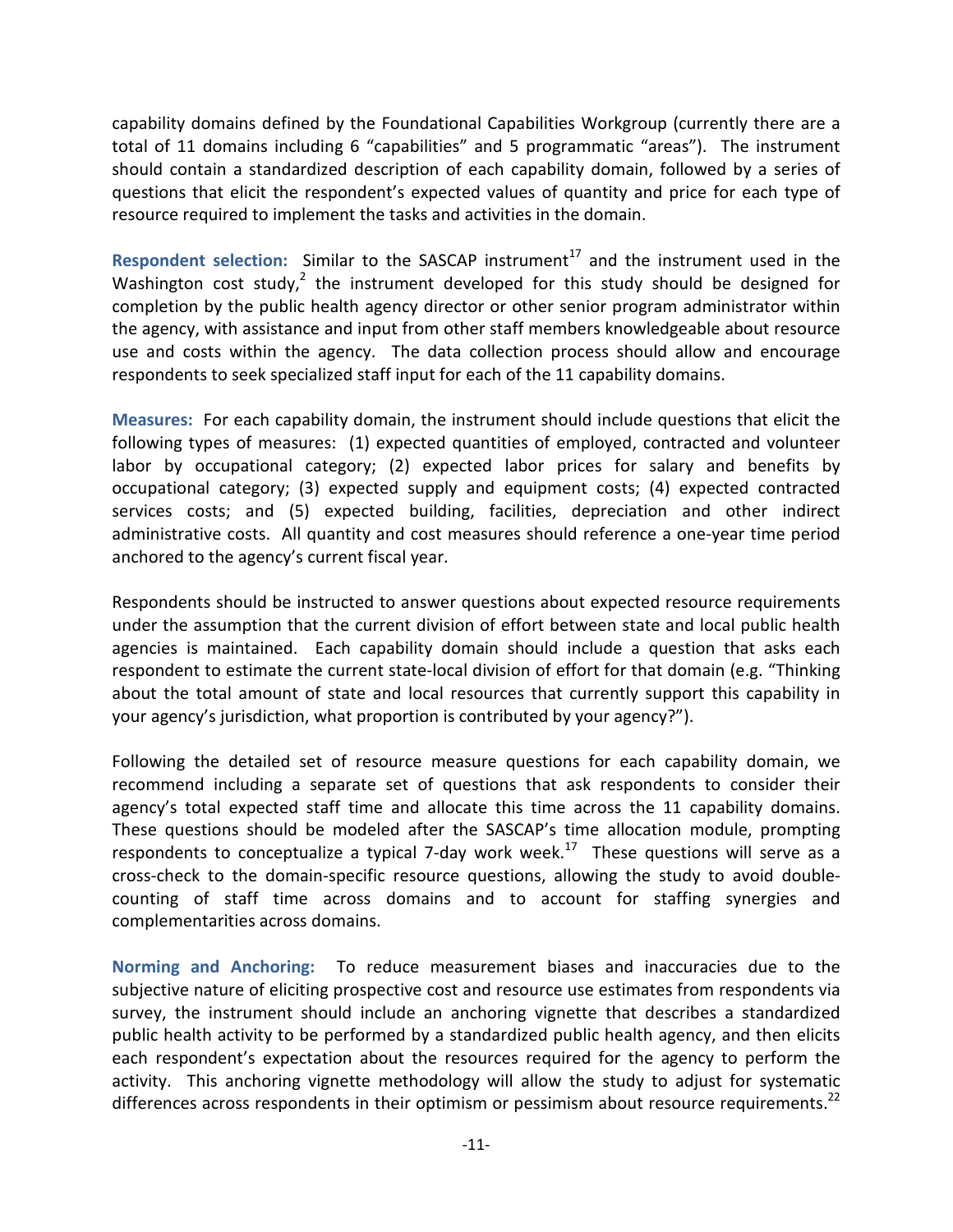Additionally, the instrument should include questions that elicit each respondent's estimates of their agency's *current* resources used for foundational capability areas so that they can be compared and normalized against the *prospective, expected resource use* measures.

**Instrument Piloting and Testing:** The instrument should be pilot-tested with a small sample of public health agency administrators to assess clarity and difficulty of items. Items should be revised based on feedback from cognitive interviews with pilot respondents.

**Analytic Approach:** Survey data should be used to generate average cost estimates for the sample by capability domain, by type of resource, by state vs. local source, and overall. Estimates of variability in costs by state-local structure and by agency scale should be generated using range tests and coefficients of variation. Sampling weights can be used to generate total cost estimates and confidence intervals for the U.S. as a whole.

Regression-based modeling can be used to estimate cost elasticity parameters based on agency scale and state-local structure, accounting for the clustering of local agencies within states. Although relatively imprecise in small samples, these parameters can be used to generate crude synthetic projections of state-specific cost estimates using information on the state-local structure and local agency scale distribution in each state. These parameters can also be used to simulate the cost effects of policy changes designed to increase the effective scale of small agencies through consolidation or joint production of capabilities (e.g. shared services).

**Reporting:** Customized, comparative cost reports should be generated for each participating agency. Reports should allow each agency to compare their cost estimates to sample norms overall and by subgroups defined by state-local structure and scale of operations.

**Implementation Timeline:** The use of a relatively small sample will allow the cost estimation methodology to be implemented over a compact 7 month period, as outlined in Table 2.

| <b>Activity</b>                          | <b>Time Period</b>      |
|------------------------------------------|-------------------------|
| Instrument development and pilot testing | Feb-Mar 2014 (8 weeks)  |
| Agency sampling and recruitment          | Feb-Mar 2014 (6 weeks)  |
| Data collection                          | Apr-Jun 2014 (12 weeks) |
| Data cleaning and processing             | Jun-Jul 2014 (2 weeks)  |
| Data analysis and reporting              | Jul-Aug 2014 (8 weeks)  |
| Final reporting and dissemination        | Aug-Sept 2014 (8 weeks) |

**Table 2: Recommended Implementation Timeline for Cost Estimation**

# <span id="page-12-0"></span>**VI. Implications and Next Steps**

The recommended cost-estimation methodology should be considered an important first step in building evidence about the components and costs of public health capabilities.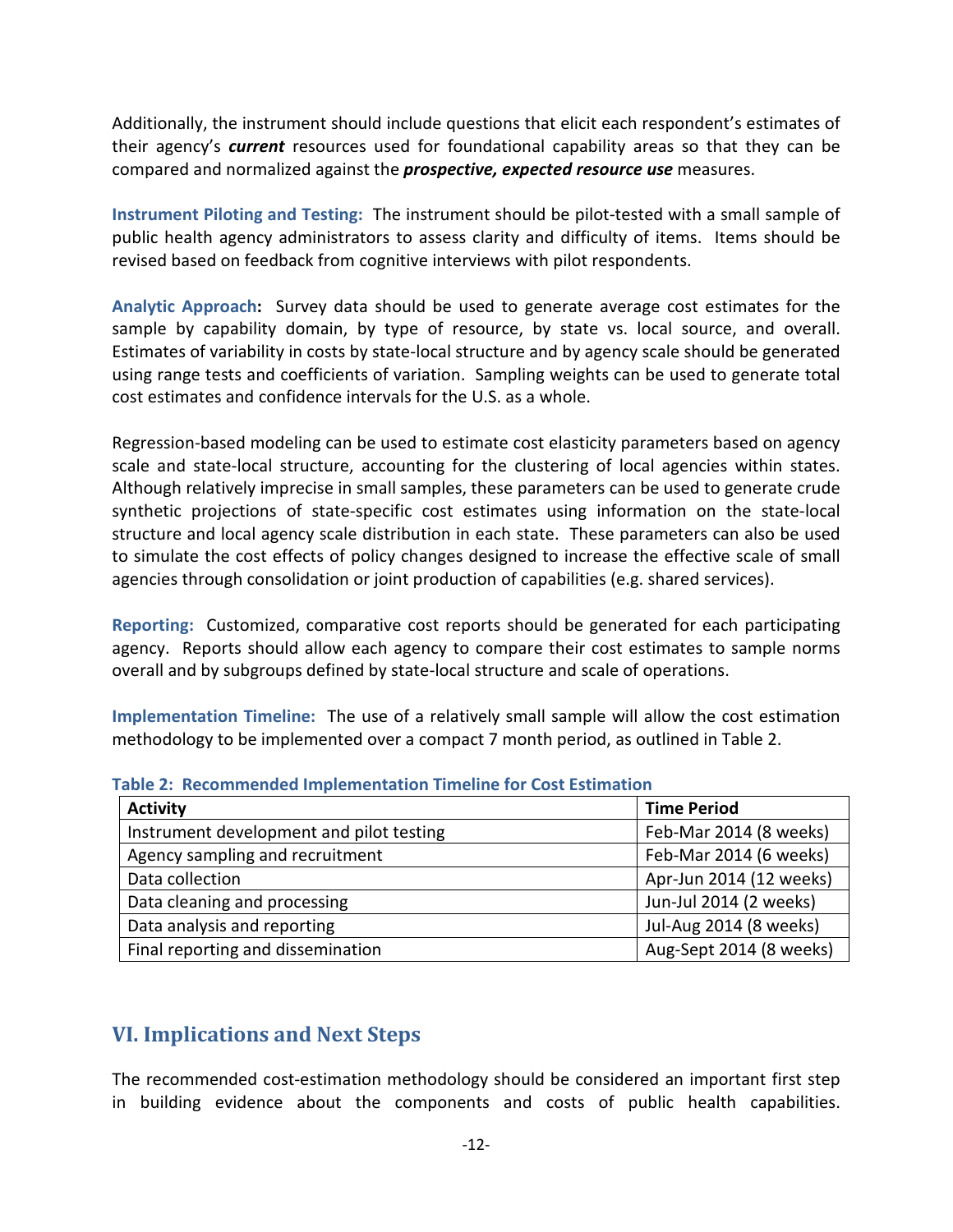Implementation of this methodology will reveal limitations in the measurement strategy, sampling design, instrument design, and analytic approach that can be improved in subsequent iterations of cost estimation. Moreover, methodological findings from a parallel set of cost estimation studies that are currently underway through the Robert Wood Johnson Foundation's Public Health PBRN Program will be able to inform subsequent cost estimation activities.

One important byproduct of the first iteration of this work will be the ability to revise the measurement instrument based on estimation experience and make it publicly available on the web for public health agencies to use for their own planning, self-assessment, financial management, and policy development activities. Mechanisms for collecting ongoing feedback on the instrument from state and local public health users could be designed into the webbased survey tool. Additionally, the ability to generate automated, comparative cost reports could be incorporated into the tool using benchmarks and norms from the sample.

The findings and lessons learned from the proposed cost estimation methodology will also directly inform efforts to develop a uniform public health chart of accounts (COA). The measurement strategies that prove successful in this methodology can be directly incorporated into a model COA for use by state and local public health agencies.

<span id="page-13-0"></span>As part of future cost estimation activities, it will be important to examine the correspondence between prospectively generated "expected cost" estimates and "incurred cost" estimates generated through concurrent and/or retrospective approaches. These types of comparisons will help to validate and improve prospective approaches to cost estimation, and generate valuable information about measurement error that can be incorporated into subsequent analytic strategies. The development and testing of a public health COA may provide opportunities for collecting "incurred cost" data in the same capability domains that can be compared against "expected cost" data to support improvements in measurement and analysis.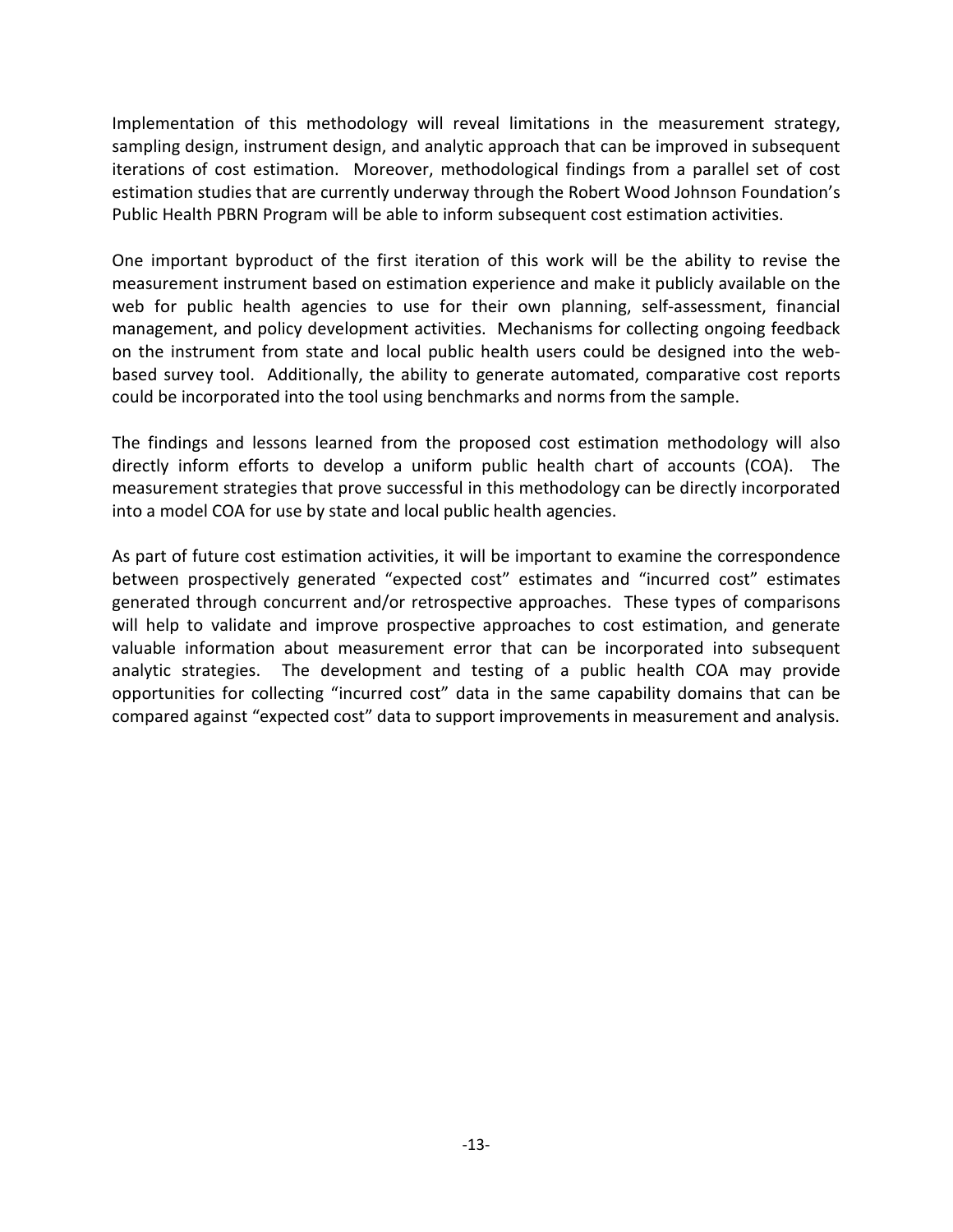#### **VII. References**

- <span id="page-14-0"></span>1. Institute of Medicine of the National Academy of Sciences. For the Public's Health: Investing in a Healthier Future. Washington, DC: National Academies Press; 2012.
- <span id="page-14-1"></span>2. Public Health Improvement Partnership AfCW. Foundational Public Health Services Preliminary Cost Estimation Model. Seattle, WA: Public Health Improvement Partnership; 2013.
- <span id="page-14-2"></span>3. Frick KD. Micro-costing quantity data collection methods. Medical care 2009;47:S76-S81.
- <span id="page-14-3"></span>4. Haddix AC, Teutsch SM, Corso PS. Prevention Effectiveness: A Guide to Decision Analysis and Economic Evaluation (Second Edition). New York: Oxford University Press; 2002.
- <span id="page-14-4"></span>5. Smith MW, Barnett PG. Direct measurement of health care costs. Medical care research and review : MCRR 2003;60:74S-91S.
- <span id="page-14-5"></span>6. Fishman PA, Hornbrook MC. Assigning resources to health care use for health services research: options and consequences. Medical care 2009;47:S70-5.
- <span id="page-14-6"></span>7. Veloski J, Tai S, Evans AS, Nash DB. Clinical vignette-based surveys: a tool for assessing physician practice variation. Am J Med Qual 2005;20:151-7.
- <span id="page-14-7"></span>8. Dolan P, D. K. Interpretations of utility and their implications for the valuation of health. Economic Journal 2008;118:215-34.
- <span id="page-14-8"></span>9. Bridges JF. Stated preference methods in health care evaluation: an emerging methodological paradigm in health economics. Applied Health Economics and Health Policy 2003;2:213-24.
- <span id="page-14-9"></span>10. U.S. Department of Health and Human Services Assistant Secretary for Planning and Evaluation (ASPE). Guide to Analyzing the Cost Effectiveness of Community Public Health Prevention Approaches. Washington, DC: ASPE; 2006.
- <span id="page-14-10"></span>11. Finkelstein EA, Wittenborn JS, Farris RP. Evaluation of public health demonstration programs: the effectiveness and cost-effectiveness of WISEWOMAN. J Womens Health (Larchmt) 2004;13:625- 33.
- <span id="page-14-11"></span>12. Holtgrave DR, Kates J. HIV Incidence and CDC's HIV Prevention Budget: An Exploratory Correlational Analysis. American Journal of Preventive Medicine 2007;32:63-7.
- <span id="page-14-12"></span>13. Hadley CL, Feldman L, Toomey KE. Local public health cost study in Georgia. J Public Health Manag Pract 2004;10:400-5.
- <span id="page-14-13"></span>14. Kinner K, Pellegrini C. Expenditures for public health: assessing historical and prospective trends. Am J Public Health 2009;99:1780-91.
- <span id="page-14-14"></span>15. Budetti PP, Lapolla M. Aligning public health spending and priorities in Oklahoma. J Public Health Manag Pract 2008;14:289-98.